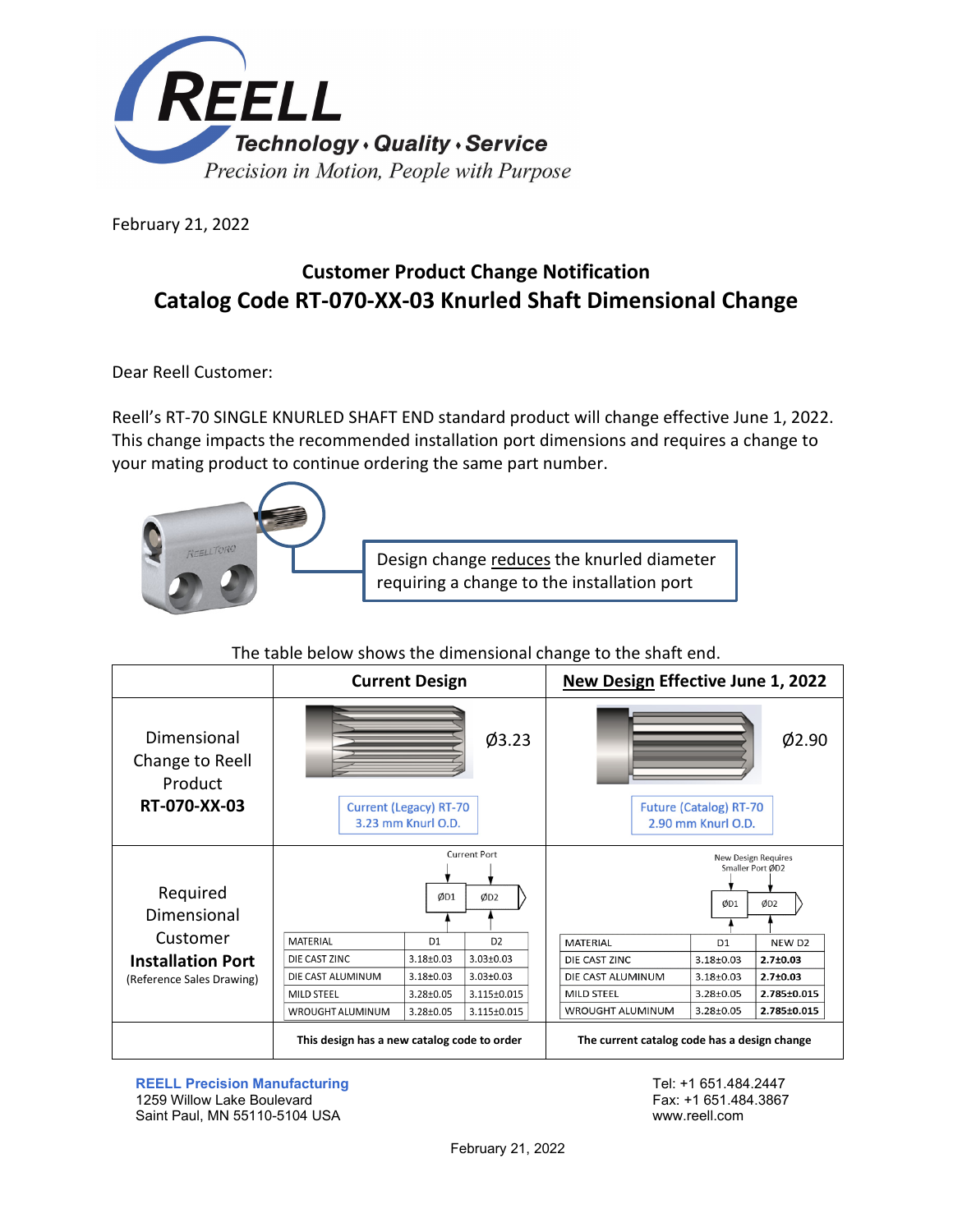

All RT-070-XX-03 orders shipping *after* June 1, 2022 will ship as the smaller diameter knurl. For proper installation and retention, customers must change the mating port dimensions as shown in above table if receiving standard catalog numbers after the June 1 conversion date.

All RT-070-XX-03 orders that ship *prior* to June 1, 2022 will ship as the larger diameter knurl. To continue to receive this same design (larger shaft) after June 1, customer must change their orders to the LRT-070-XX-03.

Reell will continue to offer the old design but under a new catalog code. To continue to receive the current part with the Ø3.23mm shaft, your current part number must change to add an "L" prefix for all shipments after June 1, 2022. The part number conversion can be found below:

| <b>Standard Catalog Code:</b><br>Will change to Ø2.90 mm version June 1, 2022 | <b>New, Legacy Catalog Code:</b><br>To continue with Ø3.23 mm version, order: |  |  |
|-------------------------------------------------------------------------------|-------------------------------------------------------------------------------|--|--|
| <b>Change Mating Port</b>                                                     | <b>Change Part Number</b>                                                     |  |  |
| RT-070-03-03                                                                  | LRT-070-03-03                                                                 |  |  |
| RT-070-04-03                                                                  | LRT-070-04-03                                                                 |  |  |
| RT-070-05-03                                                                  | LRT-070-05-03                                                                 |  |  |
| RT-070-06-03                                                                  | LRT-070-06-03                                                                 |  |  |
| RT-070-07-03                                                                  | LRT-070-07-03                                                                 |  |  |
| RT-070-08-03                                                                  | LRT-070-08-03                                                                 |  |  |

If you have further questions about this ordering code change, wish to request samples, or to adjust orders to receive the legacy version, please contact your Reell customer service representative directly, at 651-484-2447, or at csmailbox@reell.com.

Thank you for your continued support and confidence in Reell and our commitment to world class technology, quality and service.

Sincerely,

Jim Brown Jack Field jim.brown@reell.com jack.field@reell.com +1 (651) 765-6922 +1 (651) 486-3313

**REELL Precision Manufacturing** 1259 Willow Lake Boulevard Saint Paul, MN 55110-5104 USA

Tach W. Field

Global Product Line Manager VP Global Sales and Customer Service Reell Precision Manufacturing The Reell Precision Manufacturing

> Tel: +1 651.484.2447 Fax: +1 651.484.3867 www.reell.com

February 21, 2022